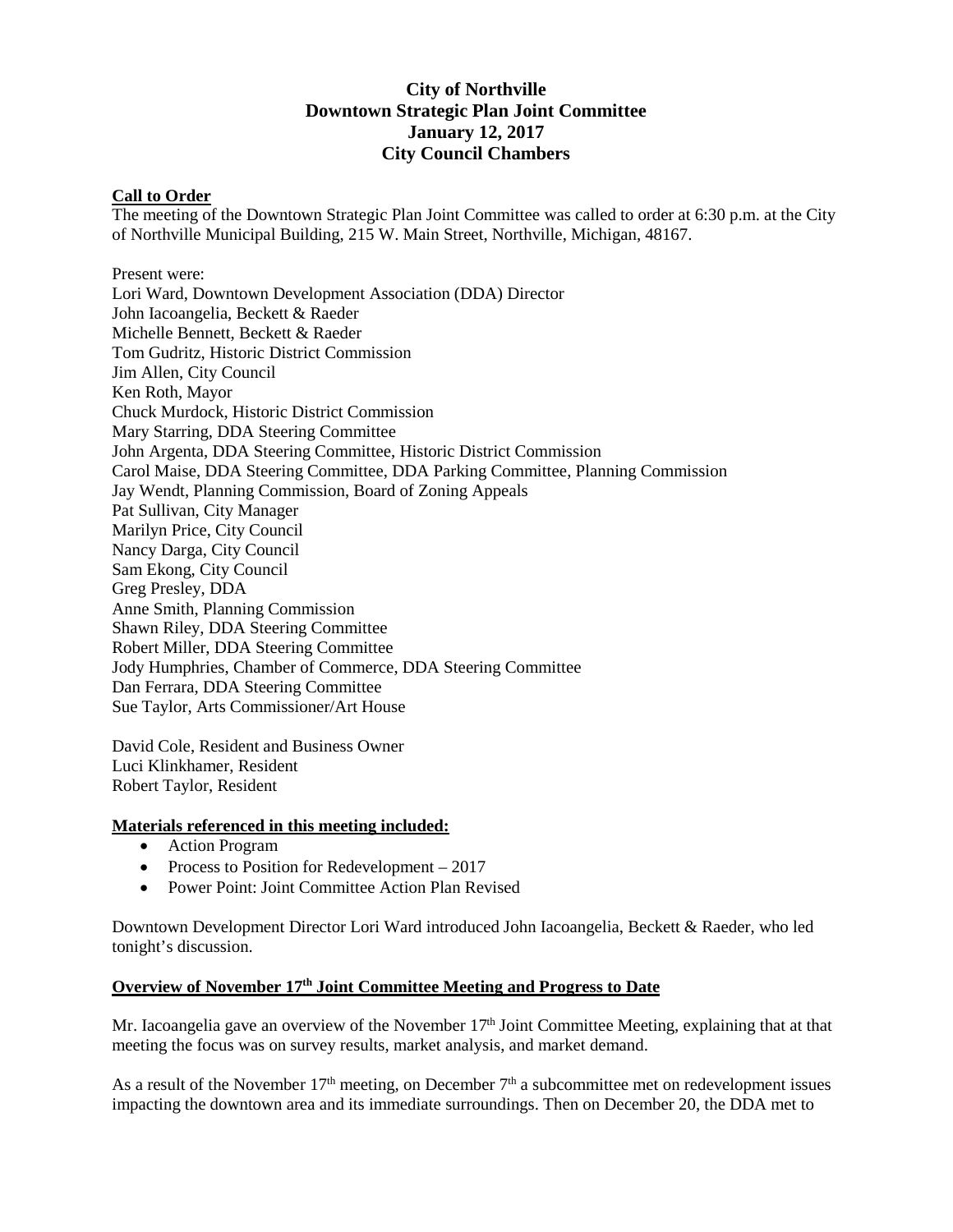look at the first draft of the action plan. Following that, on January 5, the Steering Committee met to review the action plan, look at recommendations to the plan, and to develop tonight's presentation.

### **Review of Action Plan**

Mr. Iacoangelia reviewed the Action Program, pointing out that the included tables were divided into what was known, what could not be controlled, and what could be controlled. Items called out were:

- Physical design opportunities
- Retail market opportunities
- Residential market opportunities
- Redevelopment opportunities, including
	- o West Main Street
	- o South Quad
	- o Cady Town
	- o MainCentre Parking Deck
	- o Northville Downs Property
- Organizational opportunities

Mr. Iacoangelia explained that some of the public infrastructure goals of the last Strategic Planning Plan formulated 10 years ago had been accomplished or partly accomplished, including wayfaring signs, parking lots, streetscapes, development of the Town Square, etc. What was important now was the continued ability to redevelop property.

Action Plan Tasks took into account:

- 1. Limitations associated with current DDA staffing levels and subsequent unavailability of personnel.
- 2. Modifications in approval process associated with City project reviews.
- 3. DDA involvement in public-private partnerships and subsequent evolution to an "Economic Developer" level DDA.

Strategies were discussed, with timeframes (near, near/mid, mid, mid/long, long) including:

- Physical Design Opportunities
- Retail Market Recommendations, including preparing an Arts and Creative Industries Master Plan for the downtown.
- Residential Target Market Recommendations, including revising and simplifying Article 20: Planned Unit Development, and to revise the Zoning Ordinance generally to allow for density bonuses where appropriate.
- Redevelopment Recommendations, including preparing a community vision for the Sub-Area Plan for Cady Street corridor and the "Downs" property.
- Organizational Recommendations included expanding the DDA boundaries, filling DDA board positions, conducting an annual work program review session via a Joint Planning session, evaluating a contractual position and cost sharing arrangements with the City, designating one agency to do Town Square event coordination, and considering the feasibility of creating a Principal Shopping District (PSD).

Process to Position for Redevelopment, 2017

- City-wide steps
	- 1. Revise Article 20 Planned Unit Development
	- 2. Adjust Zoning Ordinance to include density bonuses when the project met or exceeded the goals of the master plan, sub-area plan or DDA Development Plan recommendations.
	- 3. Adjust Zoning Ordinance to include density bonuses and reduction in review period if the project includes LEED elements.
- Downtown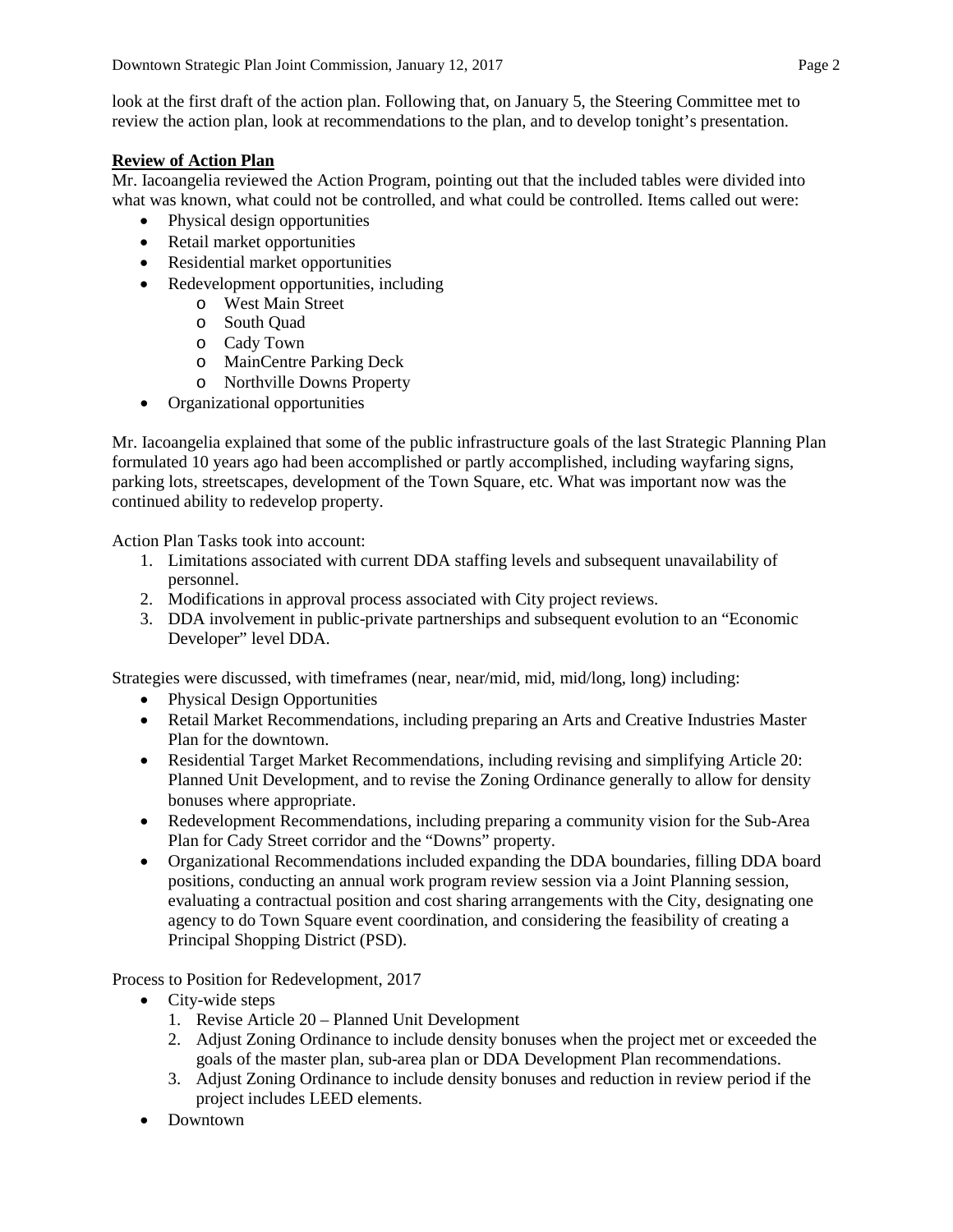- 1. Expand the Downtown Development Authority District
- 2. Include within the Development Plan for the expanded district refinements to the Cady Street Sub-Area Plan and a community vision for the Northville Downs property.
- 3. Include within the Development Plan for the expanded district redevelopment options for the Wing Street area.
- 4. Incorporate into the 5-Year Parks, Recreation and Open Space Plan the concept of acquiring the floodplain within the Northville Downs site.

Mr. Iacoangelia gave details of a project that went from concept to completion: The Marquette Lower Harbor.

### **Discussion**

Roundtable discussion included:

- Incentivizing the inclusion of LEED elements did not mean a project had to be LEED-certified.
- It was important to encourage development rather than wait for developers to come to the City. This included having design elements in place before a developer came in with a plan.
- An Arts and Creative Industry in the Master Plan would require an inventory of the artsrelated/creative industries in the region, including non-profits, social media, graphic design, software development, etc. These could be harvested via events-centered themes.
- Northville should/could be positioned in unique ways, separate from other surrounding communities.
- Creativemany.org was a good resource.
- The City Council, Historic District Commission and Planning Commission were the gatekeepers to development in the City. Were the members of those groups on board with tonight's discussion?
- Terms needed to be defined. Development and vision meant different things to different people.
- Perhaps the shared contractual person mentioned above could be "the" gateway person for developers.
- Right now a developer would start with DDA Director Ward or City Manager Sullivan, with a subsequent meeting scheduled with the City's Planning Consultant.
- City processes for redevelopment could be streamlined, including the PUD process, as noted. However, fast was not necessarily good. Processes needed to be predictable and fair, and userfriendly.
- More important than streamlining processes was attracting good developments that were viable and synergistic with what was desired. The City needed to be proactive regarding future development while preserving the historic value of Northville.
- Bonuses, including density or height bonuses, could also be tied to affordable housing and housing for seniors. The City's demographic was aging and should be encouraged to stay within the community.
- Bonuses could also be offered for historic integrity/character, as well as rewarding LEEDS elements.
- Demographic studies and market analyses demonstrated a high preference for single family homes in Northville.
- There was limited acreage in Northville. Two-thirds of Northville Downs was in a flood plain. The cost of land was at a premium. In Northville's case, how was affordable housing defined? How was the historic tradition defined?
- All age groups and demographics should be encouraged to live in Northville, along with different types of housing: attached condos, apartments, studios, as well as single family homes. Much of this was market-driven. It was important not to be a monoculture.
- Residents needed to feel included and have means of input into community-wide decisions.